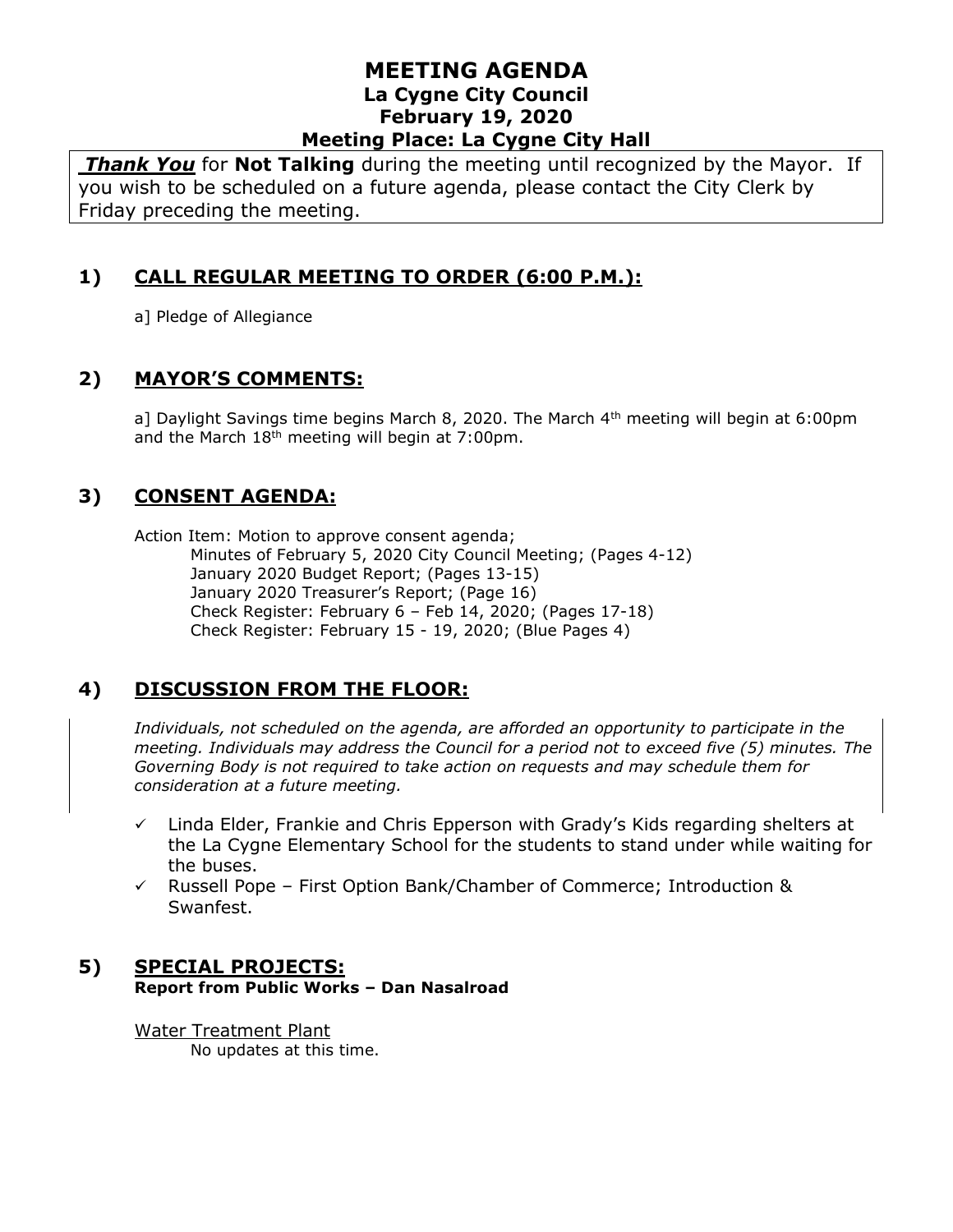### **MEETING AGENDA La Cygne City Council February 19, 2020 Meeting Place: La Cygne City Hall**

# **5) SPECIAL PROJECTS CONT:**

#### Sewer Project

We have requested pricing for an elevation survey of the sewer lagoons. USDA is moving forward with the review of the application and has indicated NO Environmental Review required. A more current Year-End Fund Balance report was submitted to Mike Billings due to the project being stalled a few months.

BG Consultants has submitted a Consultant-Client agreement in an amount NOT TO EXCEED \$6,000 to perform the topographical survey of the South sewer lagoon. This survey will establish horizontal and vertical control and locate above ground topographic features. Set two horizontal control points and establish two benchmarks. Prepare the survey map of the "PROJECT" area on a 22" x 36" sheet. The proposed survey is not a boundary survey and is provided to establish vertical control. (At Table)

#### KDOT CCLIP

Progress has been made on the CCLIP drawings per Jason Hoskinson, BG Consultants. Looking at maybe March to be ready to start discussing easement acquisitions.

### **6) REPORTS OF CITY OFFICERS:**

- $\checkmark$  City Attorney Burton Harding
- ✓ Interim Police Chief & Codes Officer Kurtis West (at Table)
- ✓ Public Works Department Dan Nasalroad (Blue Page 5)
	- 1) Scrap Fire Hydrants
	- 2) Surplus the Old Dump Truck (at table K.S.A. 75-6602)
	- 3) Applicant Review
- $\checkmark$  Fire Chief Dan Nasalroad
- $\checkmark$  City Clerk Jodi Wade (Blue Page 6)

# **7) REPORTS OF COUNCIL COMMITTEES:**

- a] Water & Gas--------------------------------------- Danny Curtis -------Keith Stoker  $\checkmark$  Set a date to meet about the Codes book section
- b] Street ---------------------------------------------Jerome Mitzner------James Thies
- c] Sewer----------------------------------------------James Thies ---------Thomas Capp
- d] Park------------------------------------------------Danny Curtis ------- Thomas Capp
- e] Cemetery------------------------------------------Danny Curtis ------- Thomas Capp
- f] Public Safety---------------------------------------Jerome Mitzner------ Keith Stoker
- g] Community Building------------------------------ James Thies ---------Danny Curtis  $\checkmark$  Peoples Telecommunications has scheduled (2) Community Blood drives (July 7, 2020 and December 3, 2020) and would like to ask the Council to waive the fee for the Community building.
- h] Employee Relations & Training------------------ Jerome Mitzner ------Keith Stoker
	- ✓ Advertisements for Police Chief, Public Works and Cemetery update.